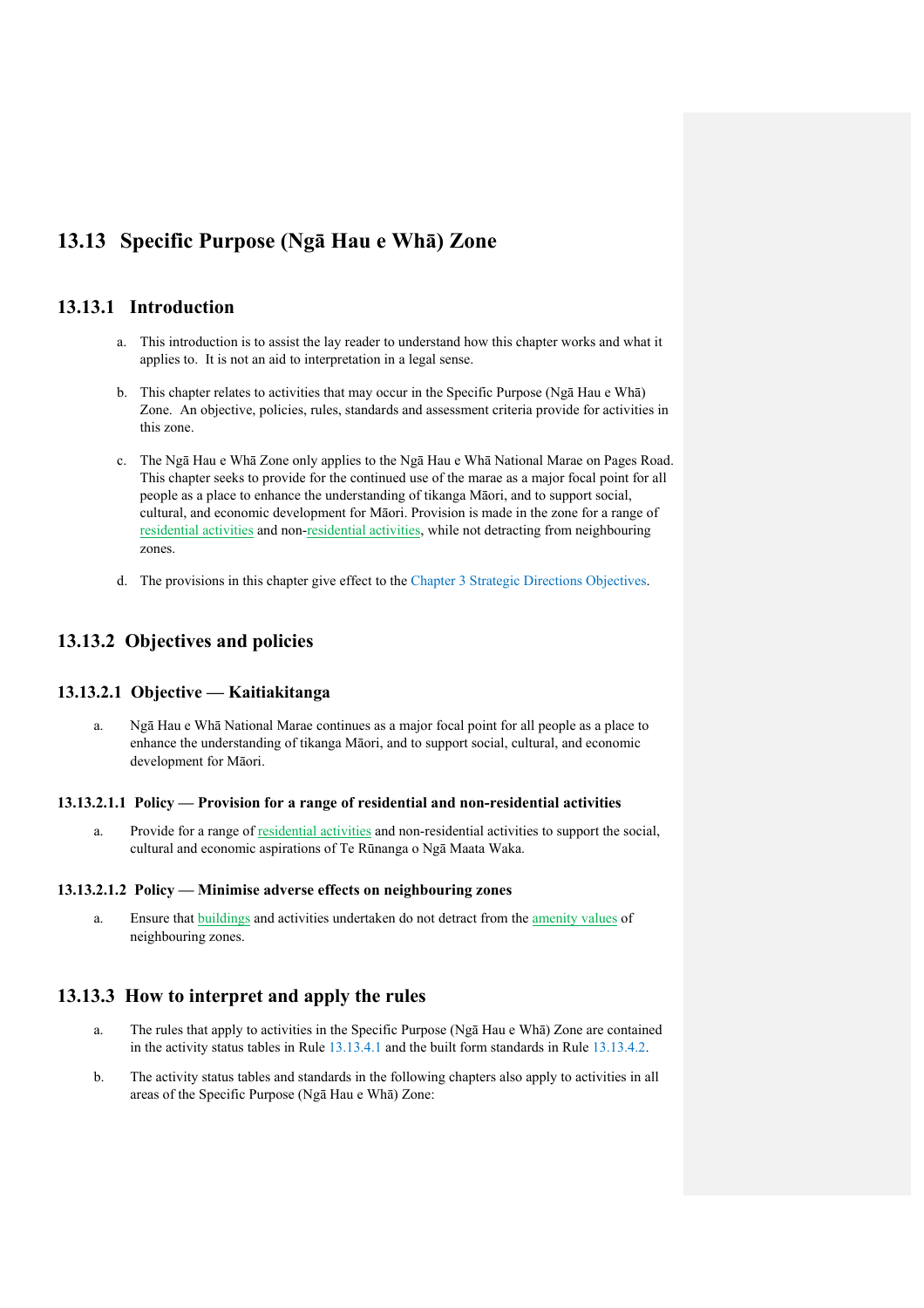- **4** Hazardous Substances and Contaminated Land;
- **5** Natural Hazards;
- **6** General Rules and Procedures;
- **7** Transport;
- **8** Subdivision, Development and Earthworks;
- **9** Natural and Cultural Heritage; and
- **11** Utilities and Energy.

# **13.13.4 Rules — Specific Purpose (Ngā Hau e Whā) Zone**

# **13.13.4.1 Activity status tables**

#### **13.13.4.1.1 Permitted activities**

- a. The activities listed below are permitted activities in the Specific Purpose (Ngā Hau e Whā) Zone if they meet the activity specific standards set out in this table and the built form standards in Rule 13.13.4.2.
- b. Activities may also be controlled, restricted discretionary, discretionary, non-complying or prohibited as specified in Rules 13.13.4.1.2, 13.13.4.1.3, 13.13.4.1.4, 13.13.4.1.5 and 13.13.4.1.6.

| <b>Activity</b> |                                                                                                                                                        | <b>Activity Specific Standards</b> |
|-----------------|--------------------------------------------------------------------------------------------------------------------------------------------------------|------------------------------------|
| <b>P1</b>       | Marae complexes, including wharenui,<br>wharekai, manuhiri noho (guest<br>accommodation with or without tariff) and<br>associated accessory buildings. | Nil                                |
| <b>P2</b>       | Residential activity, including minor<br>residential units, and kaumātua units.                                                                        | Nil                                |
| P3              | Home occupations                                                                                                                                       | Nil                                |
| <b>P4</b>       | Relocation of residential units                                                                                                                        | Nil                                |
| <b>P5</b>       | Community facilities and associated<br>facilities, including whare hauora (health care<br>facilities)                                                  | Nil                                |
| <b>P6</b>       | Kohanga reo (preschool) and kura kaupapa<br>(education activity and education facilities)                                                              | Nil                                |
| P7              | Hākinakina (recreation<br>activities and recreation facilities)                                                                                        | Nil                                |
| P8              | Urupā                                                                                                                                                  | Nil                                |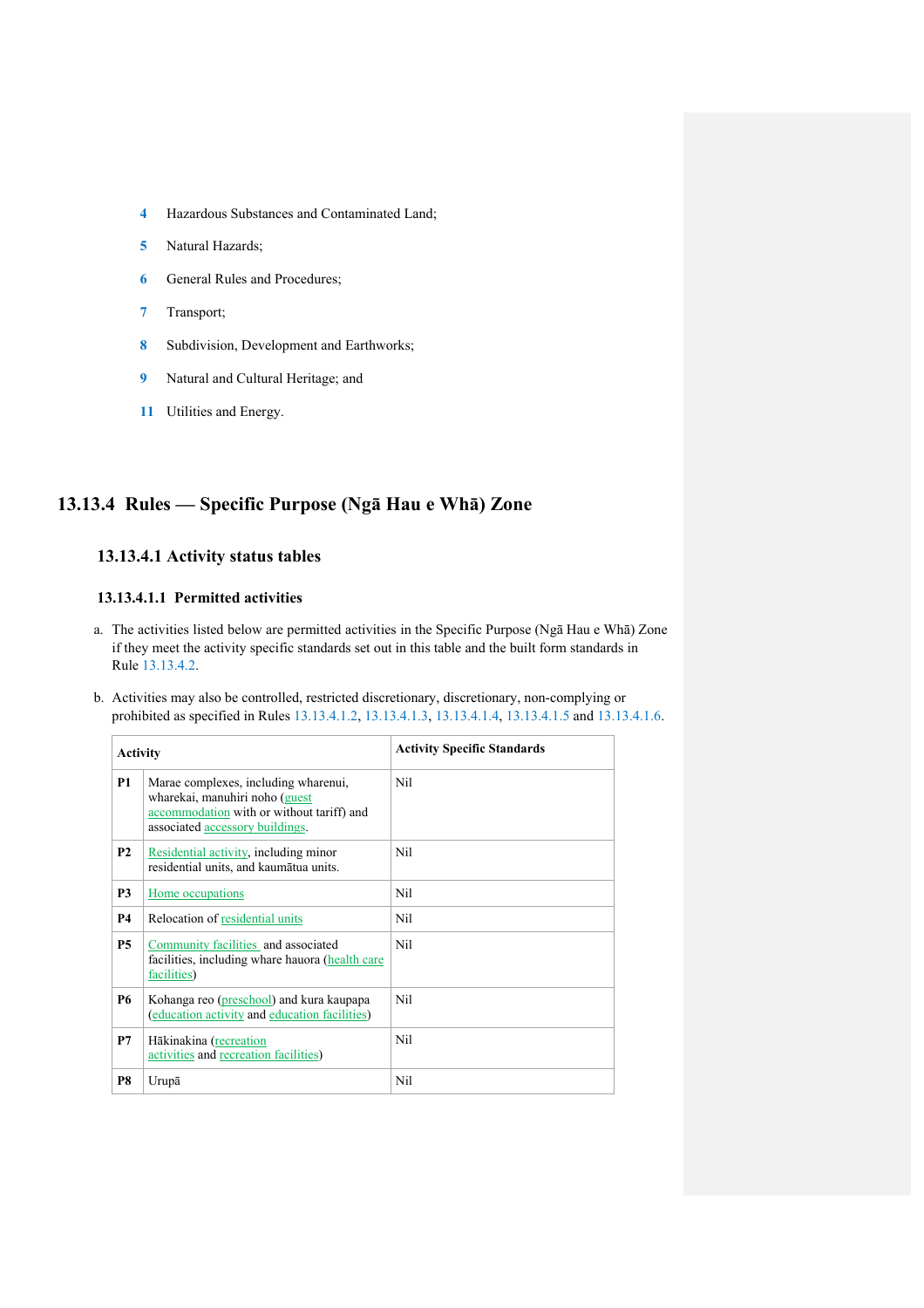| <b>Activity</b> |                                                                          | <b>Activity Specific Standards</b>                    |
|-----------------|--------------------------------------------------------------------------|-------------------------------------------------------|
| P9              | Whare hoko (convenience activities) and<br>arumoni (commercial services) | a. Maximum of 100m <sup>2</sup> GLFA per<br>business. |
|                 | <b>P10</b>   Offices (including justice facilities)                      | Nil                                                   |
| <b>P11</b>      | Mākete (markets)                                                         | a. Not exceeding one event per week                   |

# **13.13.4.1.2 Controlled activities**

There are no controlled activities

# **13.13.4.1.3 Restricted discretionary activities**

- a. The activities listed in the table below are restricted discretionary activities.
- b. Discretion to grant or decline consent and impose conditions is restricted to the matters of discretion set out in Rules 13.13.5, as set out in the following table.

| <b>Activity</b> |           |                                                                                                                                                                                                                                                                                            | The Council's discretion shall be limited to<br>the following matters:                                                                                         |
|-----------------|-----------|--------------------------------------------------------------------------------------------------------------------------------------------------------------------------------------------------------------------------------------------------------------------------------------------|----------------------------------------------------------------------------------------------------------------------------------------------------------------|
| RD1             | a.<br>b.  | Any activity listed in Rule $13.13.4.1.1$ P1 –<br>P11 that does not meet one or more of the<br>activity specific standards.<br>Any application arising from this rule shall<br>not be limited or publicly notified.                                                                        | Traffic generation and access – Rule<br>a.<br>13.13.5.4<br>b. Scale of non-residential business activity $-$<br>Rule 13.13.5.5                                 |
| RD2             | a.        | Any activity listed in Rule $13.13.4.1.1$ P1 –<br>P11 that does not meet one or more of the<br>built form standards in Rule 13.13.4.2                                                                                                                                                      | As relevant to the built form standard that<br>a.<br>is not met:                                                                                               |
|                 |           | b. Any application arising from Rule<br>13.13.4.2.5 shall not be publicly notified<br>and shall be limited notified only to New<br>Zealand Fire Service Commission (absent its                                                                                                             | i.<br>Daylight recession planes – Rule<br>13.13.5.1<br>ii.<br>Internal boundary setback - Rule<br>13.13.5.2                                                    |
|                 | $c_{\rm}$ | written approval).<br>Any application arising from Rules<br>13.13.4.2.1 to 13.13.4.2.4 shall not be<br>publicly notified and may be limited notified<br>only to directly abutting land owners (where<br>the consent authority considers this is<br>required, and absent written approval). | Road boundary setback – Rule<br>111.<br>13.13.5.3<br>Building height – Rule $13.13.5.4$<br>iv.<br>Water supply for firefighting – Rule<br>$V_{-}$<br>13.13.5.5 |

### **13.13.4.1.4 Discretionary activities**

There are no discretionary activities

# **13.13.4.1.5 Non-complying activities**

The activities listed below are non-complying activities.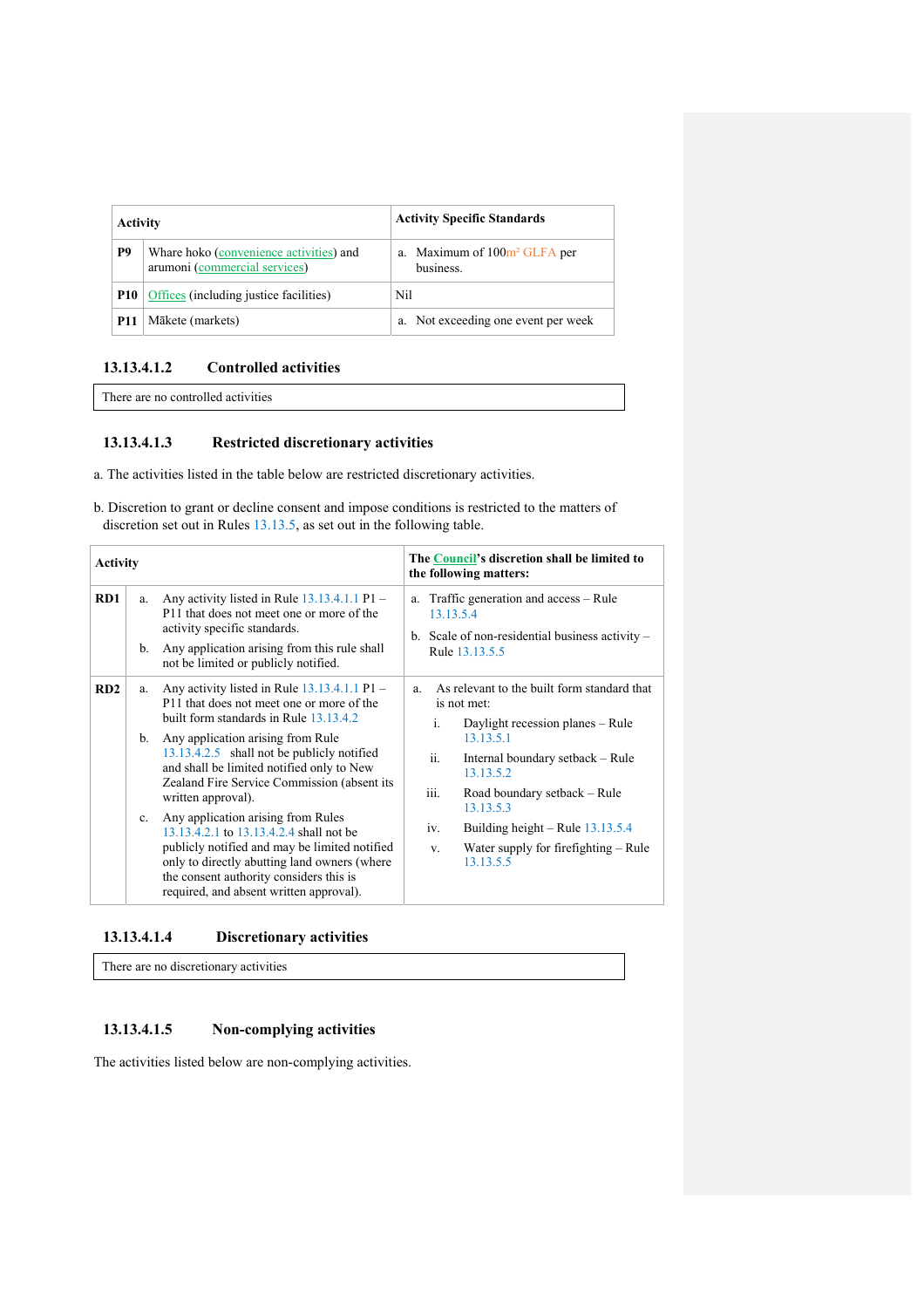| <b>Activity</b> |                                                                                                                                                                                                                                                                         |  |  |
|-----------------|-------------------------------------------------------------------------------------------------------------------------------------------------------------------------------------------------------------------------------------------------------------------------|--|--|
| NC1             | Any activity not provided for as a permitted, controlled, restricted discretionary, discretionary,<br>non-complying or prohibited activity.                                                                                                                             |  |  |
| NC2             | Sensitive activities and buildings (excluding accessory buildings associated with an existing<br>a.<br>activity) within 10 metres of the centre line of a 66kV electricity distribution line or within 10<br>metres of a foundation of an associated support structure. |  |  |
|                 | b. Fences within 5 metres of a 66kV electricity distribution line support structure foundation.                                                                                                                                                                         |  |  |
|                 | c. Any application arising from this rule shall not be publicly notified and shall be limited<br>notified only to Orion New Zealand Limited or other electricity distribution network utility<br>operator (absent written approval).                                    |  |  |
|                 | Advice note:                                                                                                                                                                                                                                                            |  |  |
|                 | Vegetation to be planted around the electricity distribution lines should be selected and/or<br>1.<br>managed to ensure that it will not result in that vegetation breaching the Electricity (Hazards<br>from Trees) Regulations 2003.                                  |  |  |
|                 | 2.<br>The New Zealand Electrical Code of Practice for Electrical Safe Distances (NZECP)<br>34:2001) contains restrictions on the location of structures and activities in the vicinity of<br>electricity distribution lines, which must be complied with.               |  |  |

### **13.13.4.1.6 Prohibited activities**

There are no prohibited activities

# **13.13.4.2 Built form standards**

#### **13.13.4.2.1 Daylight recession planes**

a. Buildings and structures shall not project beyond a building envelope contained by recession planes, as shown in Appendix  $14.14.2$  Diagram A, from points 2.3 metres above the internal boundaries.

#### **13.13.4.2.2 Internal boundary setback**

a. The minimum setback from zone boundaries for buildings and structures shall be 1.8 metres.

#### **13.13.4.2.3 Road boundary setback**

a. The minimum setback distance from the road boundary shall be 4.5 metres.

#### **13.13.4.2.4 Building height**

a. The maximum height of any building shall be 9 metres.

### **13.13.4.2.5 Water supply for firefighting**

a. Provision for sufficient water supply and access to water supplies for firefighting shall be made available to all buildings (excluding accessory buildings that are not habitable buildings) via

**Comment [A1]:** External Chapter Link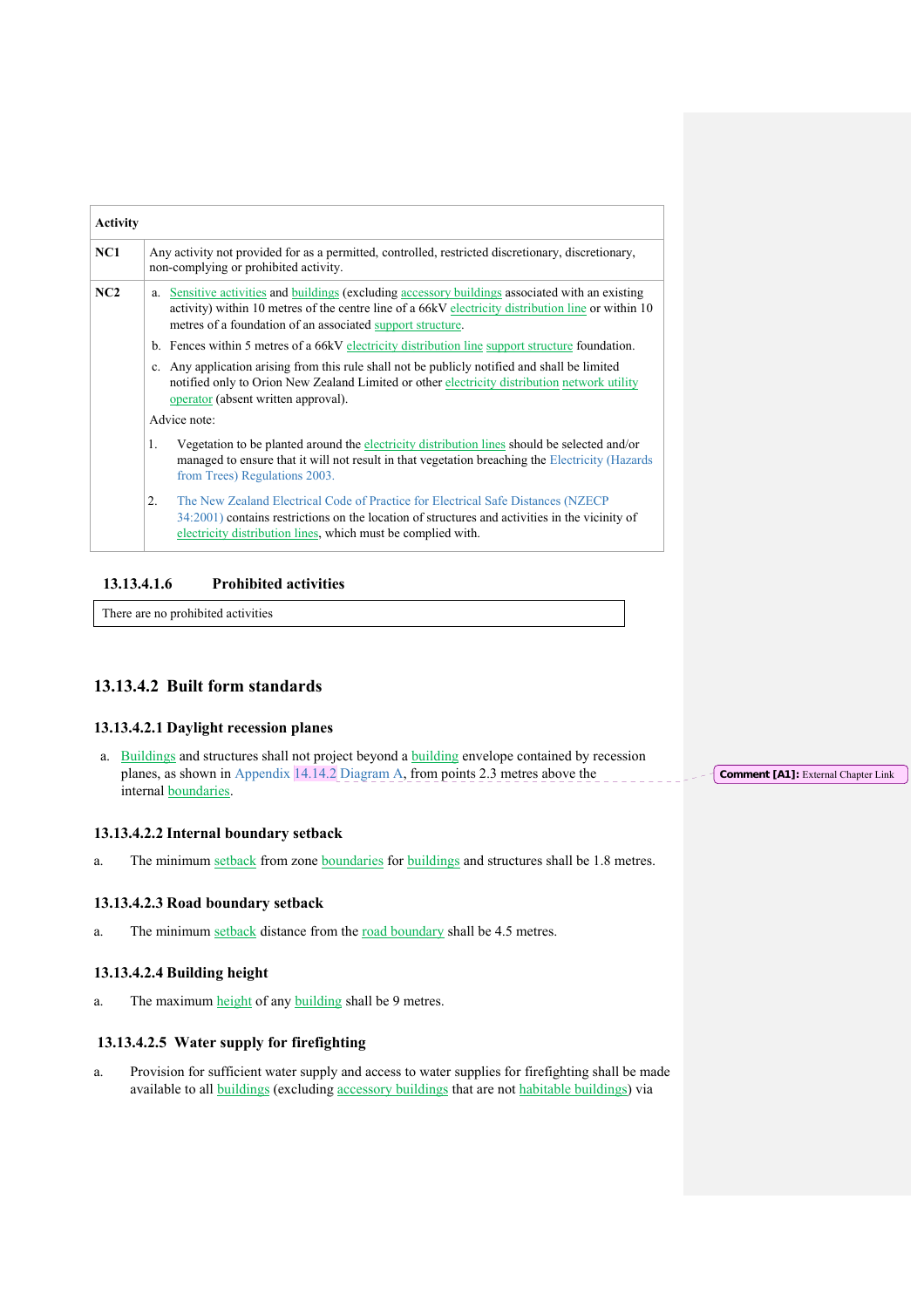Council's urban reticulated system (where available) in accordance with the New Zealand Fire Service Firefighting Water Supplies Code of Practice (SNZ PAS: 4509:2008).

b. Where a reticulated water supply compliant with SNZ PAS:4509:2008 is not available, or the only supply available is the controlled restricted rural type water supply which is not compliant with SNZ PAS:4509:2008, water supply and access to water supplies for firefighting shall be in accordance with the alternative firefighting water sources provisions of SNZ PAS 4509:2008.

# **13.13.5 Rules - Matters of discretion**

### **13.13.5.1 Daylight recession planes**

- a. Any effect on amenity of adjoining properties, including visual dominance, daylight and sunlight admission, and loss of privacy from overlooking.
- b. Opportunities for landscaping and tree planting, as well as screening of buildings.

#### **13.13.5.2 Internal boundary setback**

- a. The extent to which the site layout and use of spaces maintains adequate levels of privacy and outlook, taking into account:
	- i. the need to enable an efficient, practical and/or pleasant use of the remainder of the site;
	- ii. the need to provide future occupants with adequate levels of daylight and outlook from internal living spaces, and privacy from neighbouring residential units or sites (particularly in relation to existing direct facing windows or balconies); and
	- iii. any adverse effects of the proximity or bulk of the building in terms of loss of access to daylight on and outlook from adjoining sites.

#### **13.13.5.3 Road boundary setback**

- a. Any loss of privacy for adjoining properties through overlooking.
- b. Alternative practical locations for the building on the site.
- c. The compatibility of the building in terms of appearance, layout and scale of other buildings and sites in the surrounding area.
- d. Any detraction from the openness of the site to the street, or any visual dominance over the street.

### **13.13.5.4 Traffic generation and access**

- a. The extent to which the traffic generated is appropriate to the character, amenity, safety and efficient functioning of the access and road network in the area.
- b. The ability to mitigate any adverse effects of the additional traffic generation.